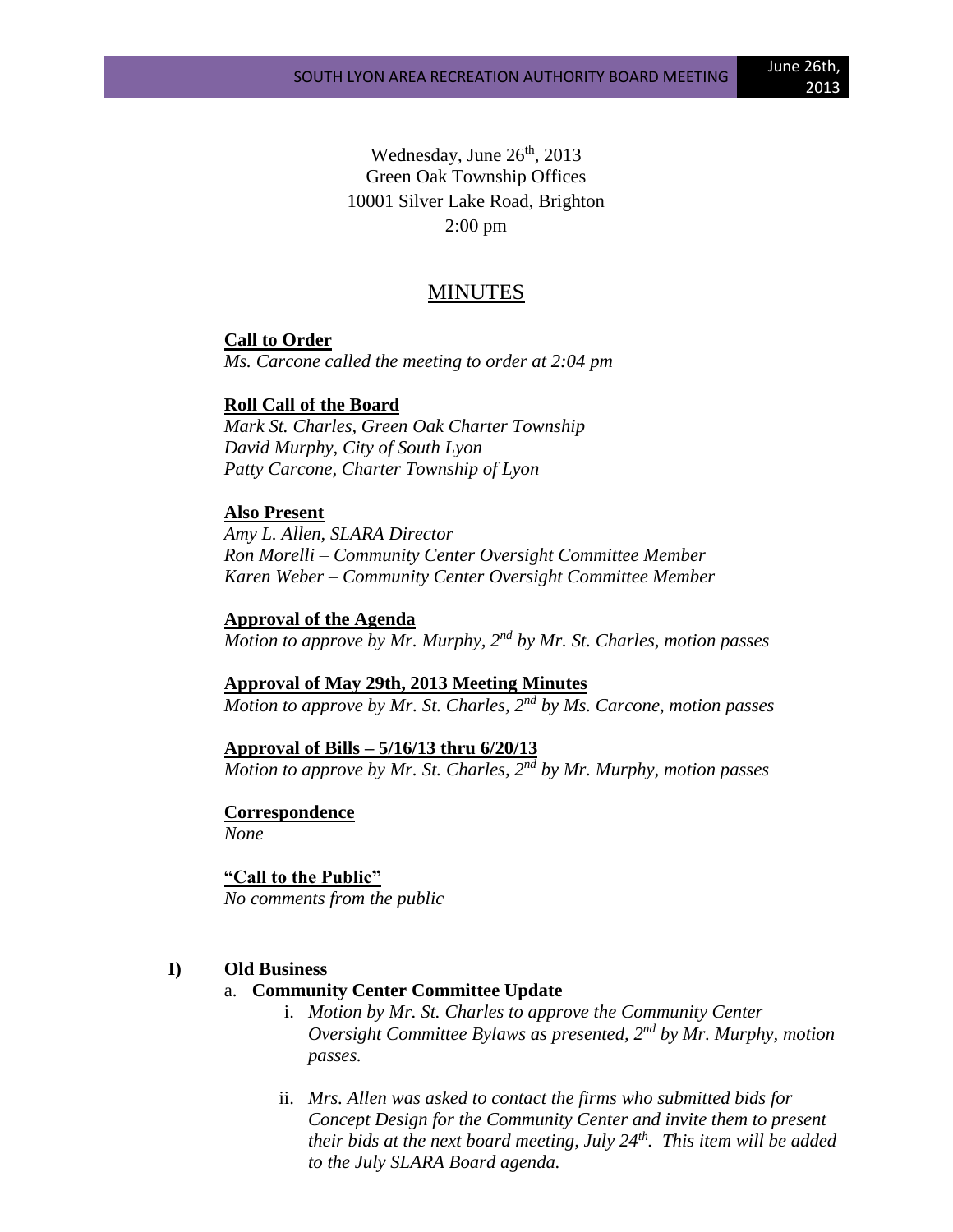# **b. SLARA Office Updates**

- i. *Mrs. Allen shared with the board that she has been working with Kumon Educational Center in South Lyon and secured a \$1,500 sponsorship deal for the 2013-2014 fiscal year.*
- ii. *Island Lake Kids Kamp started last week. Lower numbers than last year but it is picking up! This week there were 34 kids registered!*
- iii. *Mrs. Allen made the board aware of a new law that has passed in Michigan, the Sports Concussion Legislation. This requires the SLARA to make educational materials available to all parents of youth who take part in athletic programs. Parents must sign a form stating that these materials were provided. Forms must be kept on file until child reaches 18.*

*The law also states that all employees, volunteers or coaches working with youth must take an online training course (approximately 30 minutes) and provide a certificate stating they completed this training to be kept on file in their personnel folders.*

#### **c. Member Updates**

- i. *Ms. Carcone questioned what other communities utilize for money handling procedures as Lyon Township has a big event coming up that requires the handling of cash on-site.*
- ii. *Mr. St. Charles mentioned that there will be a lot of new trail work going on in Green Oak in the coming year.*

#### **II) New Business**

# a) **Determine SLARA Board Meeting schedule for 2013 – 2014**

i. *The schedule for 2013-2014 will remain the same, hosting SLARA Board Meetings on the 4th Wednesday of each month. The locations will stay in line with what the board had in 2012-2013. The Board decided to not meet during the month of May. Mrs. Allen will be sending a copy of the new schedule to all the communities this week.*

# b) **2013-2014 SLARA Budget Public Hearing & Approval**

- i. *The board opened the public meeting at 3:12 pm. There were no comments from any public attending. Public meeting was closed at 3:14 pm.*
- ii. *There was a motion from Mr. St. Charles to approve the 2012-2013 SLARA Department Budget Amendments as presented. 2nd by Mr. Murphy. Motion passed.*